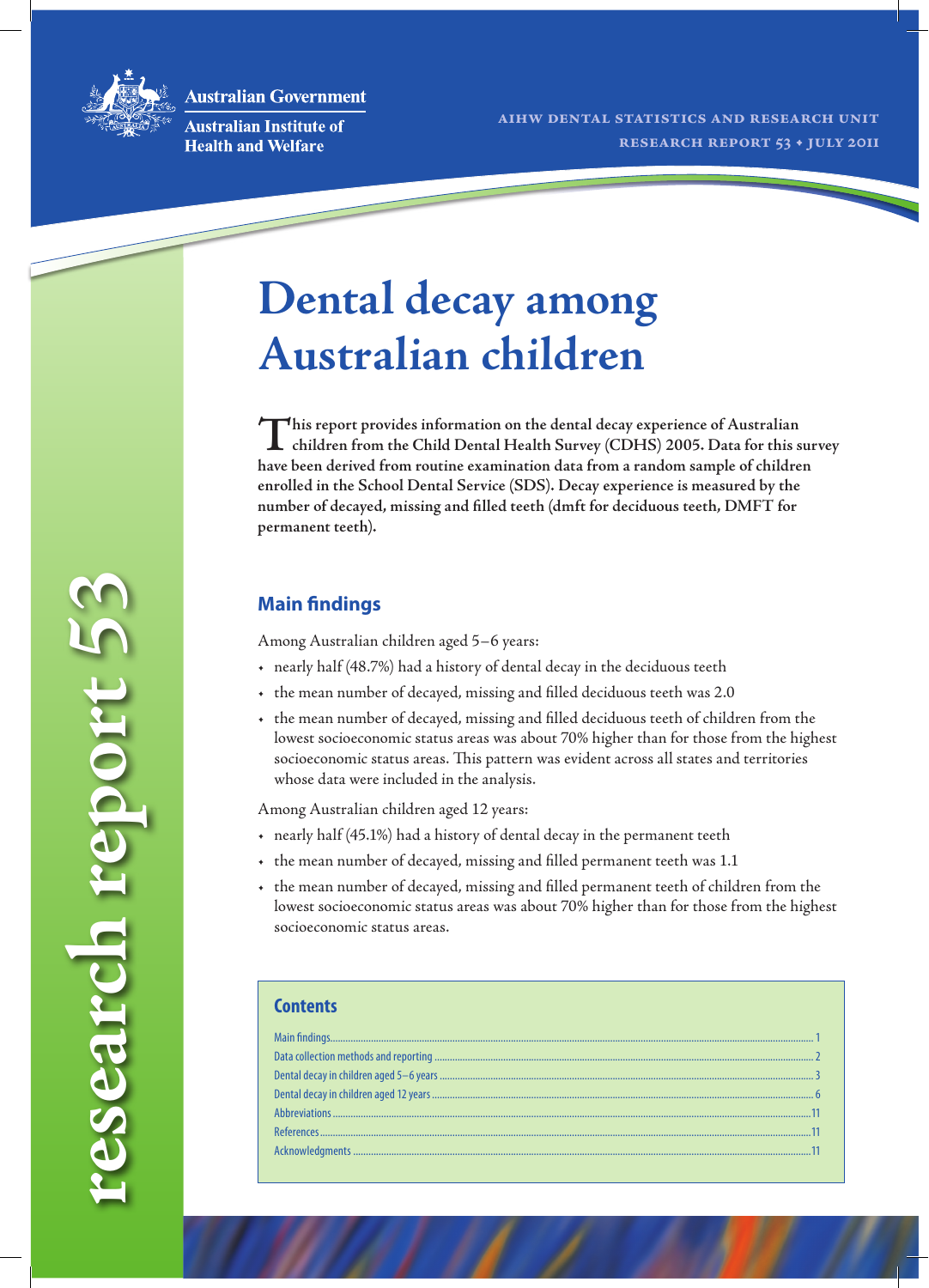# **Data collection methods and reporting**

Data presented in this publication were sourced from the Child Dental Health Survey (CDHS) 2005, which monitors the dental health of children attending school dental services (SDS) operated by the health departments or authorities of Australian state and territory governments.

Data for CDHS have been derived from routine examinations of a random sample of children enrolled in the SDS. Data were adjusted according to time since last dental examination so that children on longer recall intervals, who often have better oral health, were not under-represented in this analysis. State and territory estimates (ABS 2003) of the 2005–06 estimated resident population (ERP) within individual ages are used to provide numerators for weights that are divided by the age-specific number of cases in the samples from respective states and territories (see Ha et al. 2011 for a detailed description of data collection and analysis methods). The age groups of children aged 5–6 years and 12 years were chosen to present in this report, as these age groups have been widely used internationally for monitoring progress in child oral health (Federation Dentaire Internationale 1982).

Decay experience is expressed as the number of decayed, missing and filled teeth (dmft for the deciduous or baby teeth or DMFT for permanent or adult teeth). Three measures of decay experience are reported:

- • The prevalence of disease is measured by the proportion of children who have disease (dmft or DMFT more than 0).
- • The severity of decay is measured by mean dmft and mean DMFT.
- • The need for dental treatment is measured by the proportion of children who have untreated decay (d or D more than 0).

Comparisons are made between boys and girls, across all available states and territories and across socioeconomic status groups. To help interpret results, 95% confidence intervals are reported for all results.

New South Wales (NSW) and Victoria (Vic) have been excluded from this report, as data were not available. It is necessary to be cautious in drawing inferences among states and territories, as the differences may be the result of differences between states and territories in SDS coverage, level of enrolment, focus of services policy, or access to services in rural or remote areas.

Quartiles of the Socio-Economic Index for Areas (SEIFA) measure Index of Relative Socioeconomic Advantage/Disadvantage, developed by the Australian Bureau of Statistics (ABS 2006), are used to analyse differences in socioeconomic status (SES). A higher SEIFA index score indicated that an area has a relatively high proportion of people with high incomes or a skilled labour force, and is relatively advantaged. SEIFA scores were allocated to children according to the postcode of the location of the SDS clinic they attended.

In this report, the 25% of children attending clinics with the highest SEIFA index score is described as the 'highest SES'. The 25% at the other end of the scale is described as the 'lowest SES' (see Ha et al. 2011 for a detailed description of data collection and analysis methods).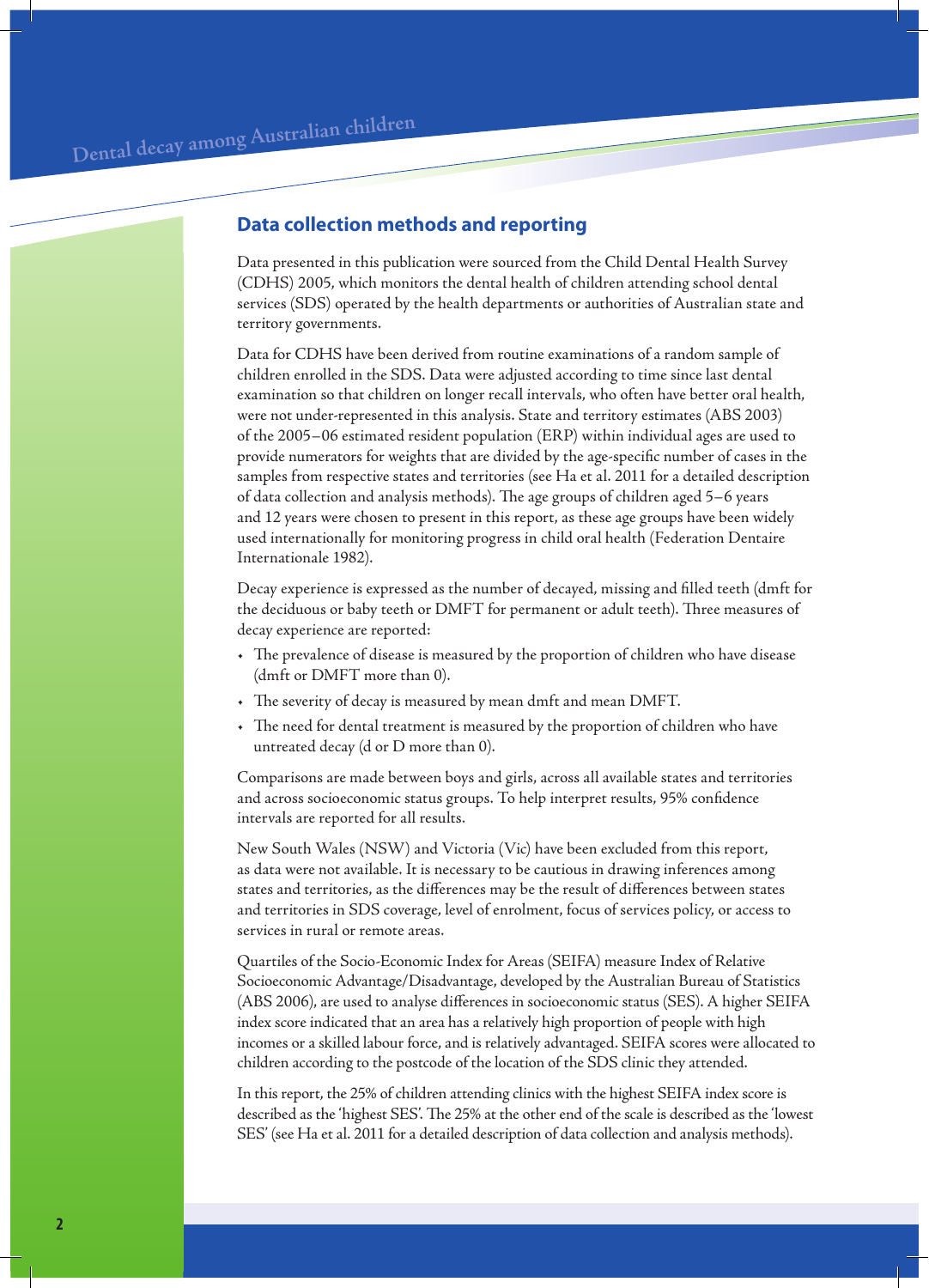# **Dental decay in children aged 5–6 years**

Dental decay (also called dental caries), both treated and untreated, in Australian children aged 5–6 years has declined significantly compared with the 1970s (Armfield 2008). In spite of this decline, this disease remains common in Australian children.

## **Prevalence**

More than 20,000 children aged 5–6 years were included in this analysis. Nearly half (48.7%) of Australian children in that age group have had dental caries in their deciduous teeth (also called baby teeth). This figure varied across states and territories. It ranged from 41.7% in the Australian Capital Territory (ACT) and 41.8% in Western Australia (WA) to 57.3% in the Northern Territory (NT) (Figure 1).



*Source:* Child Dental Health Survey 2005

#### **Figure 1: Proportion of children aged 5–6 years with number of decayed, missing and filled deciduous teeth more than 0, by state and territory, 2005**

There was no difference in prevalence of decay between boys and girls. Children aged 5–6 years from the three lower SES areas had more dental decay than those from the highest SES areas (54.3% in the lowest SES and 39.3% in the highest SES) (Table 1).

| <b>Characteristic</b> | <b>Total number of children</b><br>(unweighted number) | Percentage of children with dmft more<br>than 0 (95% CI) (weighted number) |
|-----------------------|--------------------------------------------------------|----------------------------------------------------------------------------|
| Sex                   |                                                        |                                                                            |
| Boys                  | 10,500                                                 | $48.6(47.8 - 49.5)$                                                        |
| Girls                 | 10,173                                                 | 48.7 (47.8 - 49.5)                                                         |
| Socioeconomic status  |                                                        |                                                                            |
| 1 (lowest SES)        | 5,495                                                  | $54.3(53.1 - 55.6)$                                                        |
| $\overline{2}$        | 4,847                                                  | $51.1(49.5 - 52.8)$                                                        |
| 3                     | 4,900                                                  | $51.8(50.8 - 52.8)$                                                        |
| 4 (highest SES)       | 5,461                                                  | $39.3(38.2 - 40.4)$                                                        |

*Note:* Sex was not reported for all children

Source: Child Dental Health Survey 2005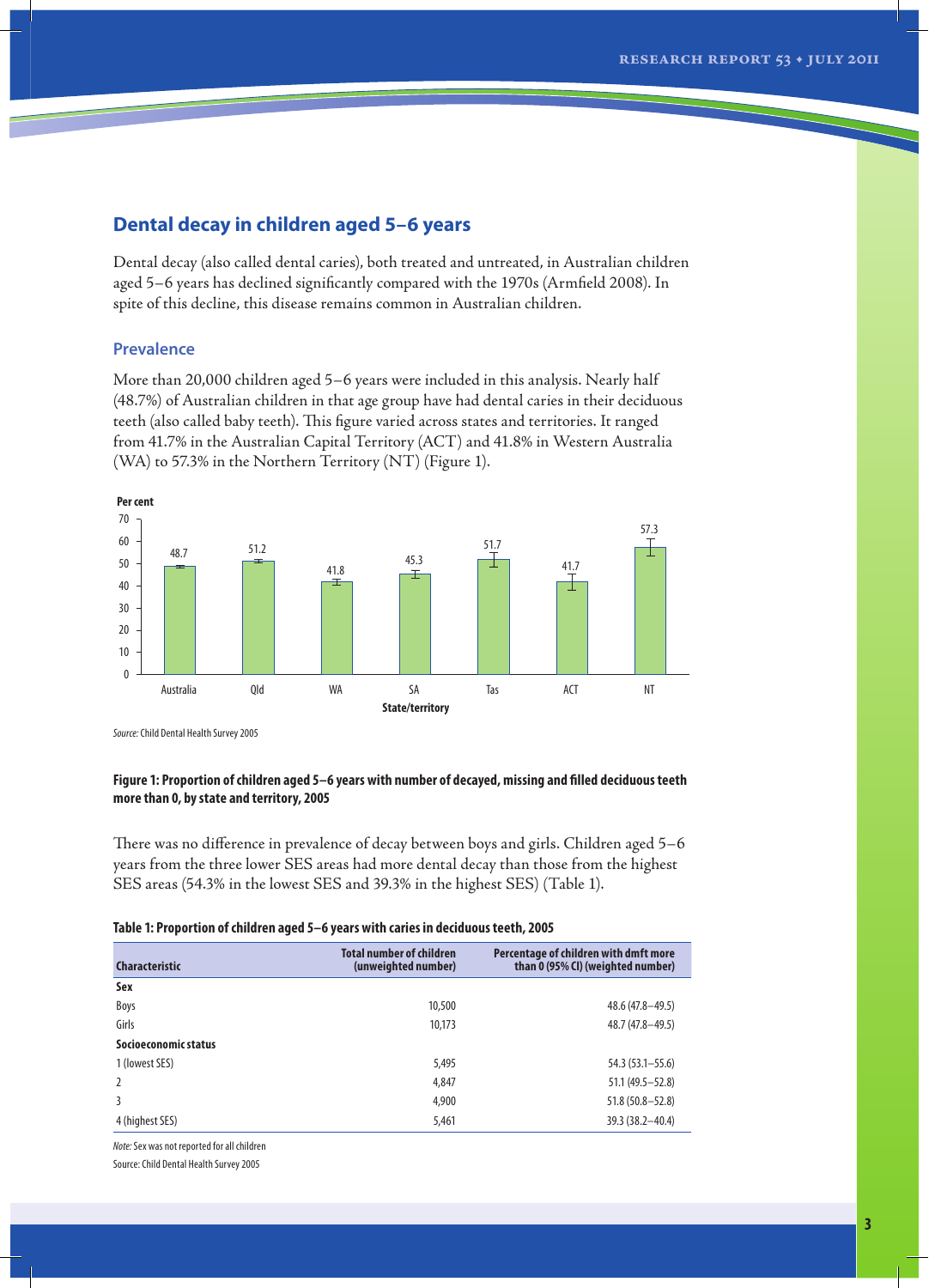### **Severity**

In 2005, the mean number of decayed, missing and filled deciduous teeth among Australian children aged 5–6 years was 2.0.

Boys had a higher mean dmft than girls (2.3 compared with 1.8).

The mean dmft of children from the three lower SES areas were higher than for those from the highest SES area, with the biggest difference being between the lowest and the highest SES area. The mean dmft of children from the lowest SES areas was about 70% higher than for those from the highest SES areas (Figure 2)

Means varied across states and territories, from a low of 1.5 in WA to 2.7 in the NT.



*Source:* Child Dental Health Survey 2005

**Figure 2: Mean number of decayed, missing and filled deciduous teeth (dmft) among children aged 5–6 years, by state and territory, sex, and socioeconomic status, 2005**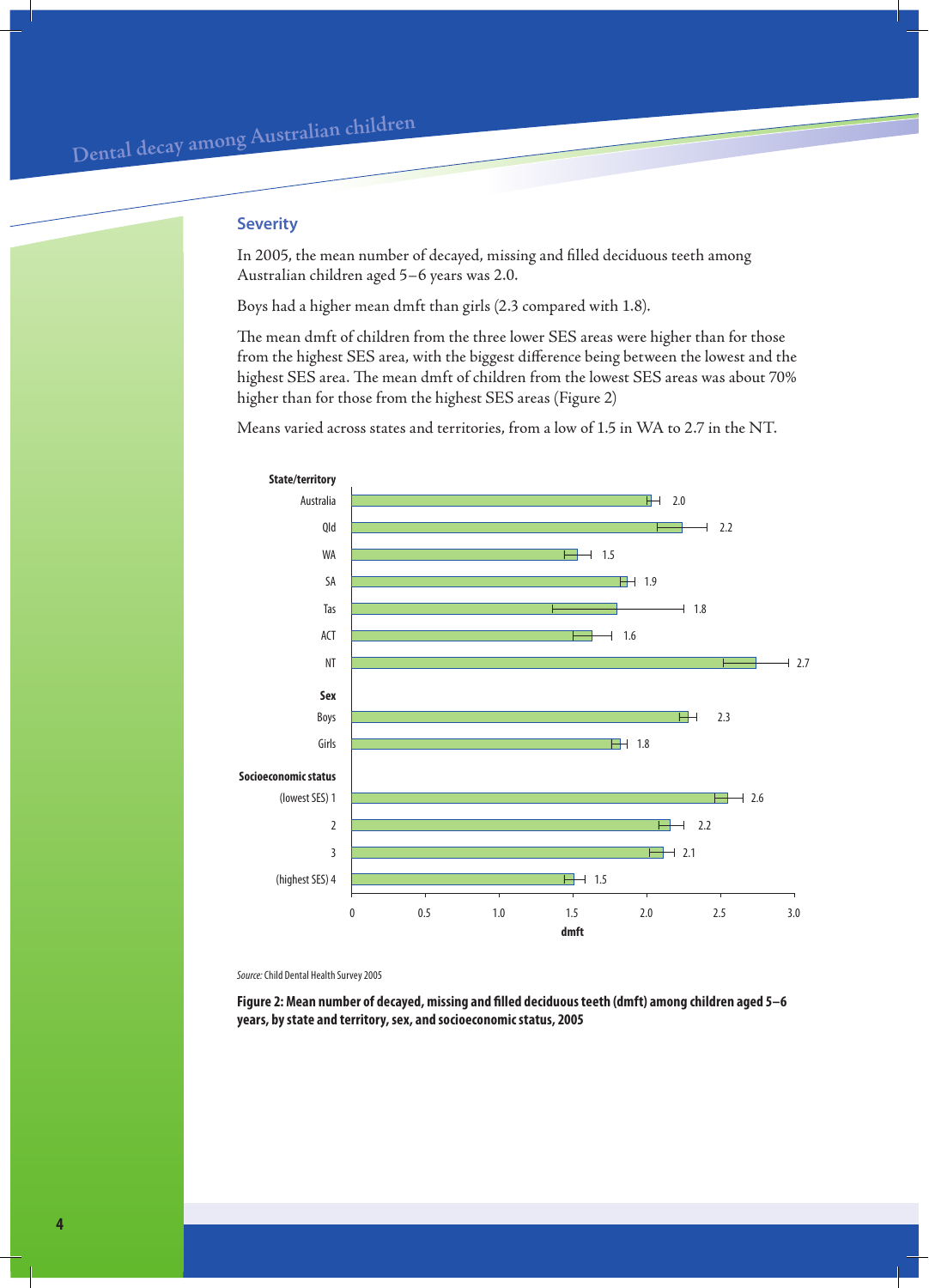The gradient in worsening oral health with decreasing advantage was consistent across the states and territories. Decay experience of children from the lowest SES areas was between 22% (WA) and 139% (NT) higher than for children from the highest SES areas (Figure 3).



*Source:* Child Dental Health Survey 2005

**Figure 3: Mean number of decayed, missing and filled deciduous teeth (dmft) among children aged 5–6 years, by socioeconomic status and state and territory, 2005**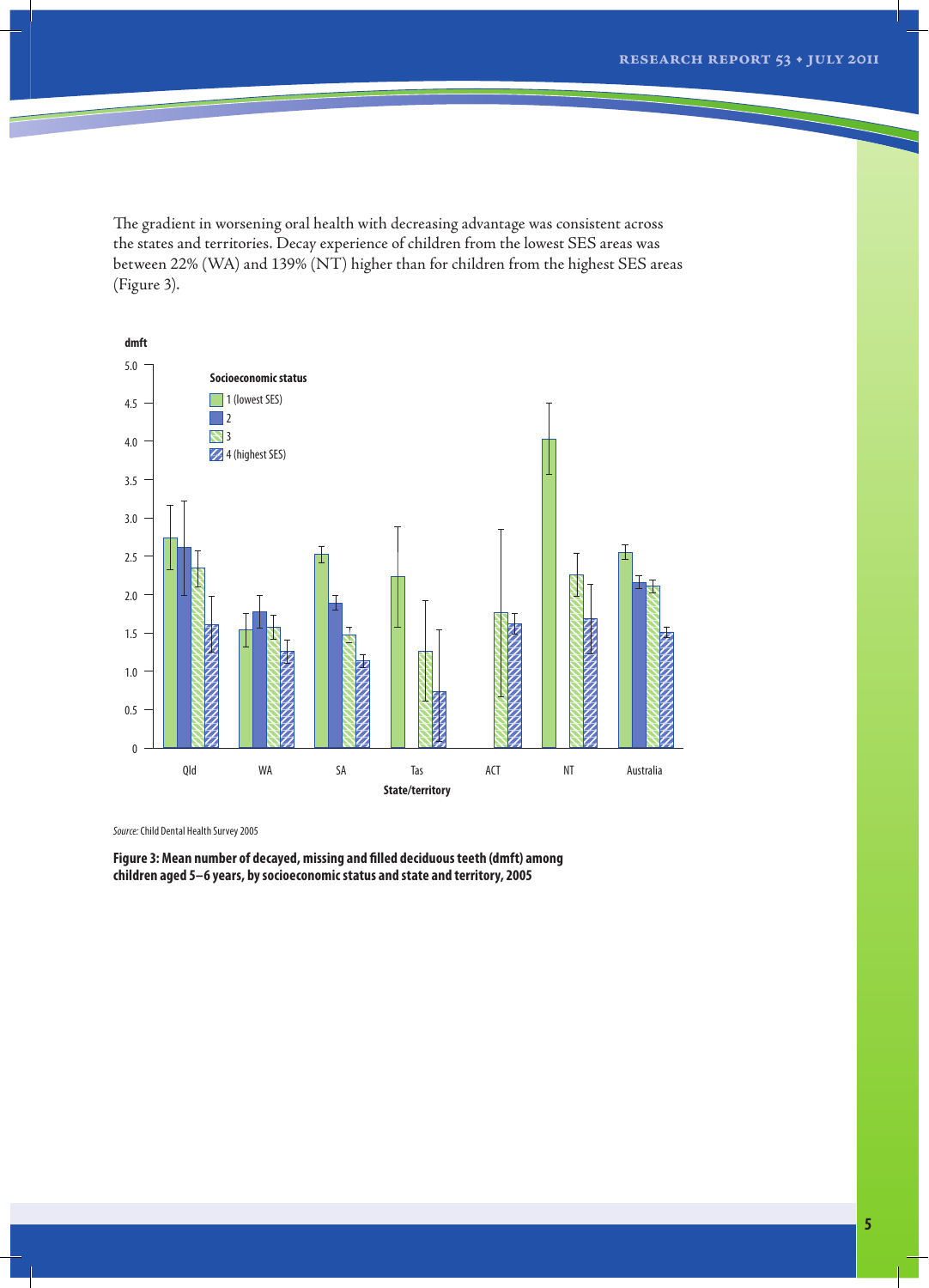# **Untreated decay**

The presence of untreated decay can be used as an indicator of a need for dental treatment. More than 40% of Australian children aged 5–6 years had untreated decay (Table 2). The proportion of children with untreated decay varied among states and territories from 29.3% in the ACT to 49.7% in the NT. Consistent with previous results, children aged 5–6 years from the three lower SES areas had more untreated decay than children from the highest SES areas.

#### **Table 2: Prevalence of untreated decay in deciduous teeth of children aged 5–6 years, by state and territory, sex, and socioeconomic status, 2005**

| <b>Characteristic</b> | <b>Total number of children</b><br>(unweighted number) | <b>Total number of children</b><br>(weighted number) | Percentage of children with<br>untreated decay (95% CI)<br>(weighted number) |
|-----------------------|--------------------------------------------------------|------------------------------------------------------|------------------------------------------------------------------------------|
| State/territory       |                                                        |                                                      |                                                                              |
| Qld                   | 1,332                                                  | 16,360                                               | 44.5 (43.7-45.3)                                                             |
| <b>WA</b>             | 2,993                                                  | 4,930                                                | 34.3 (32.9 - 35.6)                                                           |
| SA                    | 13,427                                                 | 3,052                                                | 35.9 (34.2-37.6)                                                             |
| Tas                   | 160                                                    | 966                                                  | 44.4 (41.3 - 47.5)                                                           |
| ACT                   | 1,747                                                  | 756                                                  | $29.3(26.0-32.5)$                                                            |
| <b>NT</b>             | 1,044                                                  | 618                                                  | 49.7 (45.7-53.6)                                                             |
| Sex                   |                                                        |                                                      |                                                                              |
| Boys                  | 10,500                                                 | 13,040                                               | $42.4(41.6 - 43.3)$                                                          |
| Girls                 | 10,173                                                 | 13,632                                               | $40.2(39.4 - 41.1)$                                                          |
| Socioeconomic status  |                                                        |                                                      |                                                                              |
| 1 (lowest SES)        | 5,495                                                  | 6,227                                                | $47.9(46.6 - 49.1)$                                                          |
| $\overline{2}$        | 4,847                                                  | 3,529                                                | 44.4 (42.7-46.0)                                                             |
| 3                     | 4,900                                                  | 9,181                                                | 45.9 (44.9 - 46.9)                                                           |
| 4 (highest SES)       | 5,461                                                  | 7,745                                                | 29.2 (28.2-30.2)                                                             |
| <b>Australia</b>      | 20,703                                                 | 26,683                                               | 41.3 $(40.7-41.9)$                                                           |

*Note:* Sex was not reported for all children

*Source:* Child Dental Health Survey 2005

# **Dental decay in children aged 12 years**

There has been a considerable decline in caries experience since the 1970s, with the mean number of decayed, missing and filled permanent teeth (DMFT) of Australian children aged 12 years decreasing from 4.8 in 1977 to 1.1 in 2005. However, dental decay remains a common disease among Australian children.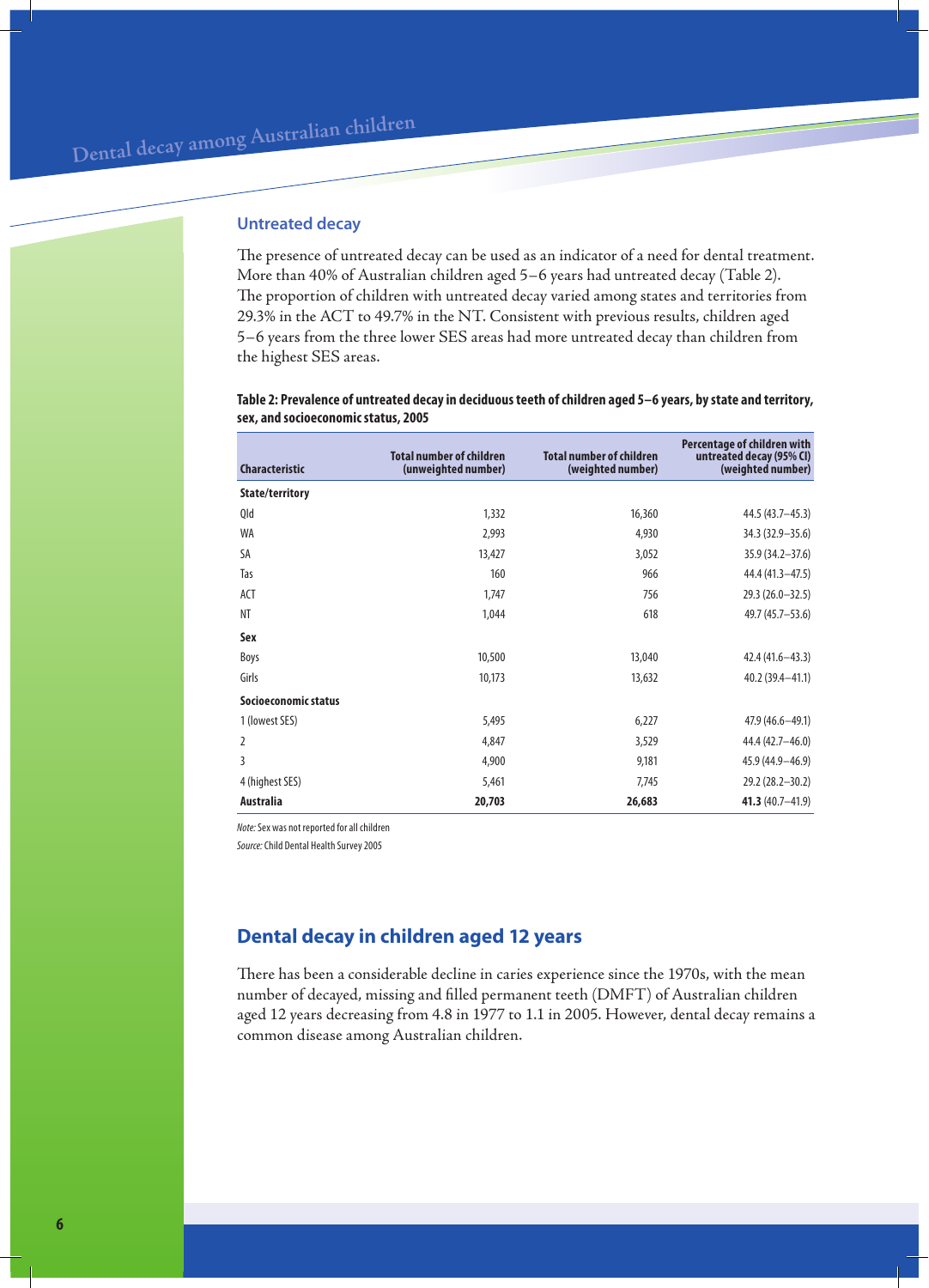## **Prevalence**

Nearly 9,000 children aged 12 years were included in this analysis. Across Australia, 45.1% of children aged 12 years had decay in their permanent teeth. Tasmania (Tas) had the highest proportion of children aged 12 years with a history of decay (53.4%), while WA had the lowest proportion (39.6%) (Figure 4).



*Source:* Child Dental Health Survey 2005

#### **Figure 4: Proportion of children aged 12 years with DMFT more than 0, by state and territory, 2005**

The prevalence of decay in children aged 12 years was somewhat higher in girls than in boys (46.5% compared with 43.8%). Children from the lowest SES areas had more decay than those from the highest SES areas (53.1% compared with 37.1%, respectively) (Table 3).

| <b>Characteristic</b> | <b>Total number of children</b><br>(unweighted data) | Percentage of children with DMFT more<br>than 0 (95% CI)<br>(weighted data) |
|-----------------------|------------------------------------------------------|-----------------------------------------------------------------------------|
| Sex                   |                                                      |                                                                             |
| Boys                  | 4,503                                                | $43.8(42.6 - 45.0)$                                                         |
| Girls                 | 4,338                                                | $46.5(45.2 - 47.7)$                                                         |
| Socioeconomic status  |                                                      |                                                                             |
| 1 (lowest SES)        | 2,422                                                | $53.1(51.1 - 55.2)$                                                         |
| $\overline{2}$        | 2,105                                                | $41.6(39.4 - 43.9)$                                                         |
| 3                     | 2,076                                                | $47.5(46.1 - 48.9)$                                                         |
| 4 (highest SES)       | 2,242                                                | $37.1(35.4 - 38.9)$                                                         |

#### **Table 3: Proportion of children aged 12 years with DMFT more than 0, by sex and socioeconomic status, 2005**

*Note:* Sex was not stated for all children

*Source:* Child Dental Health Survey 2005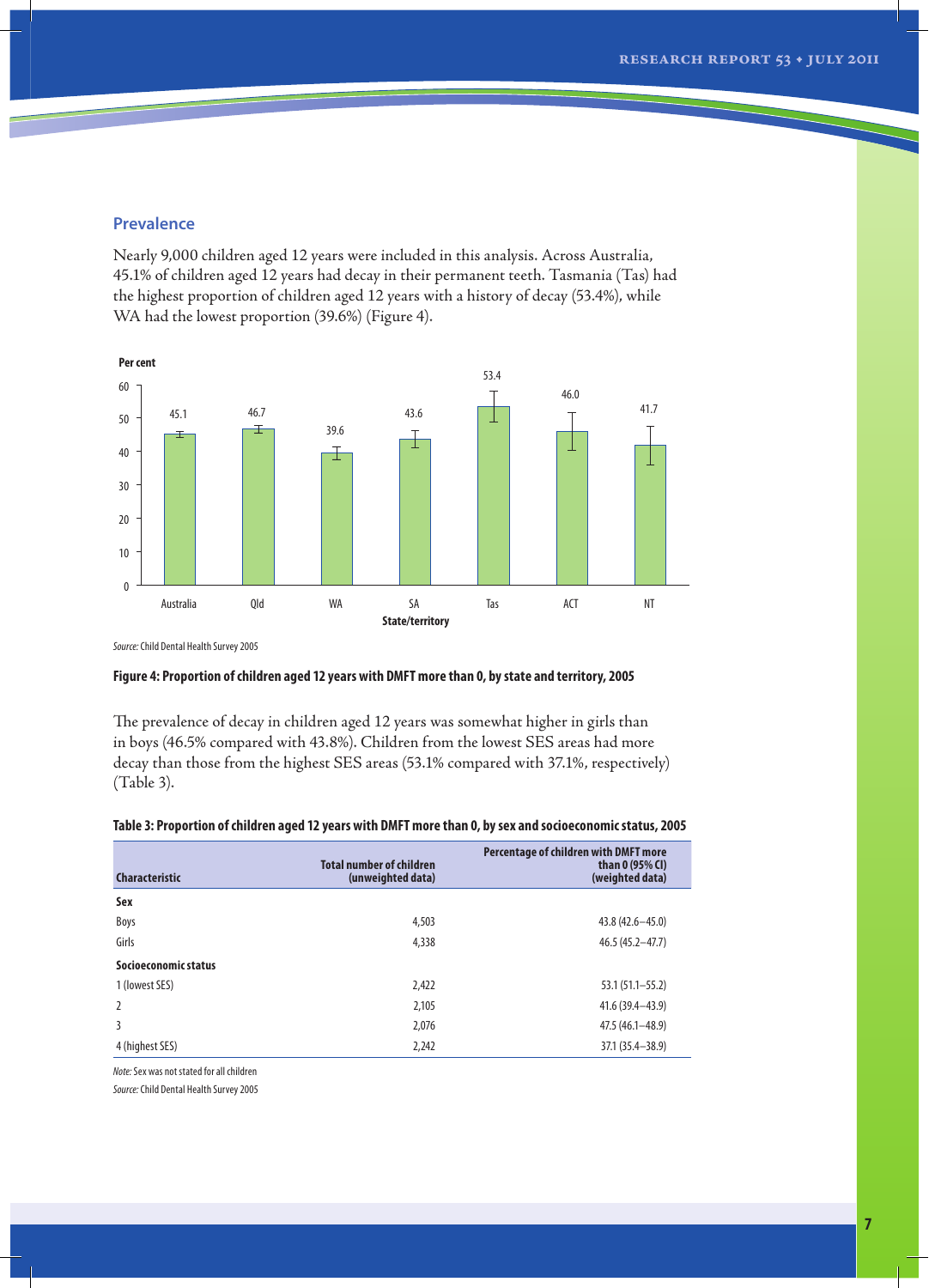## **Severity**

In 2005, the mean number of decayed, missing and filled permanent teeth (DMFT) among Australian children aged 12 years was 1.1.

WA had the lowest mean DMFT score (0.9) while the NT, Tas and Queensland (Qld) had the highest mean DMFT scores (1.2 for each state/territory) (Figure 5).



*Source:* Child Dental Health Survey 2005

**Figure 5: Mean number of decayed, missing and filled permanent teeth (DMFT) among children aged 12 years, by state and territory, sex, and socioeconomic status, 2005**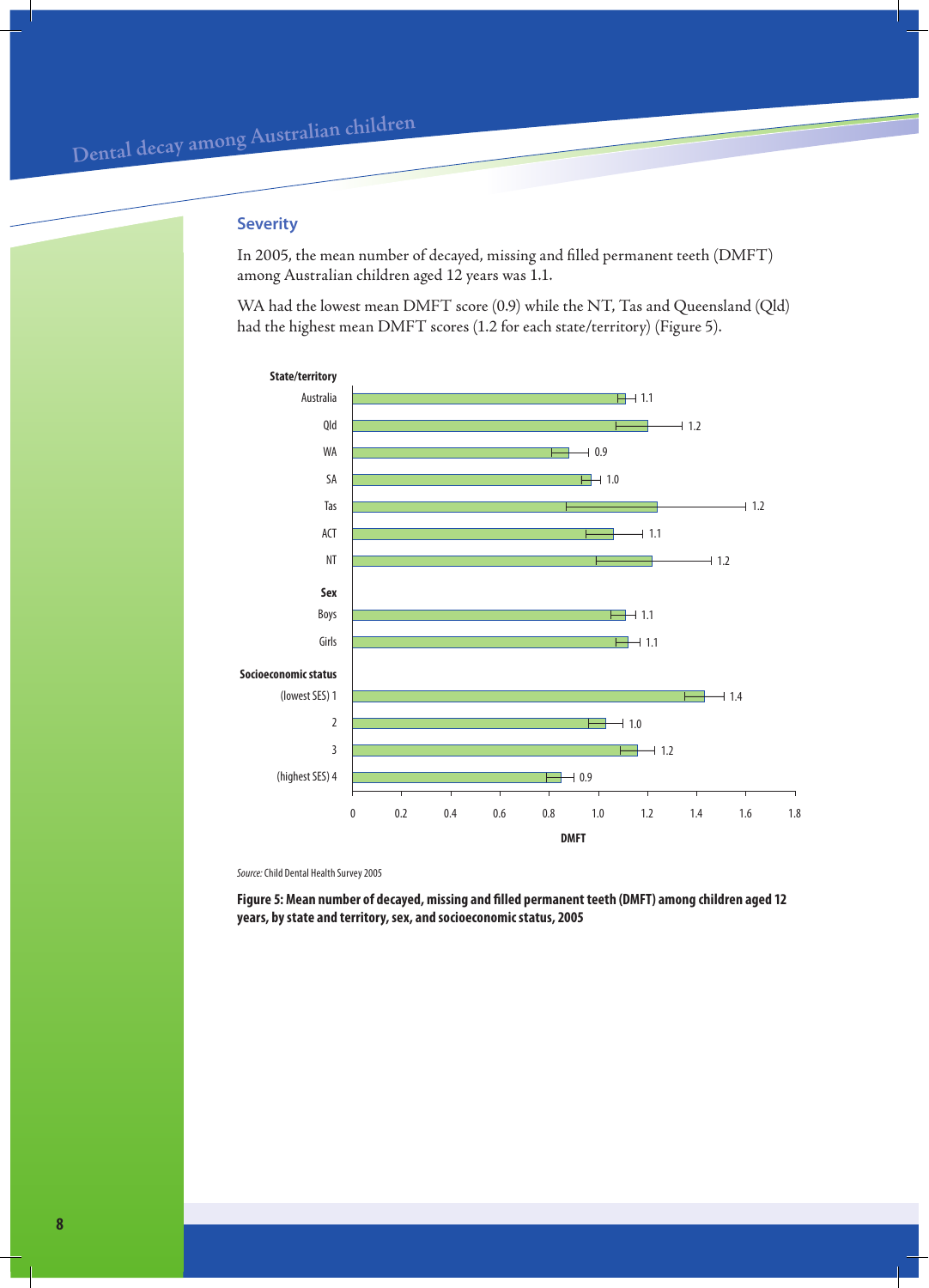Figure 6 shows the differences in DMFT score among socioeconomic groups within states and territories. There was a consistent pattern showing children from the lowest SES areas had more caries than those from the highest SES areas across most states and territories. However, the relationship between the DMFT score and socioeconomic status was less consistent than that seen in the deciduous teeth.



*Source:* Child Dental Health Survey 2005

**Figure 6: Mean number of decayed, missing and filled permanent teeth (DMFT) among children aged 12 years, by socioeconomic status and state and territory, 2005**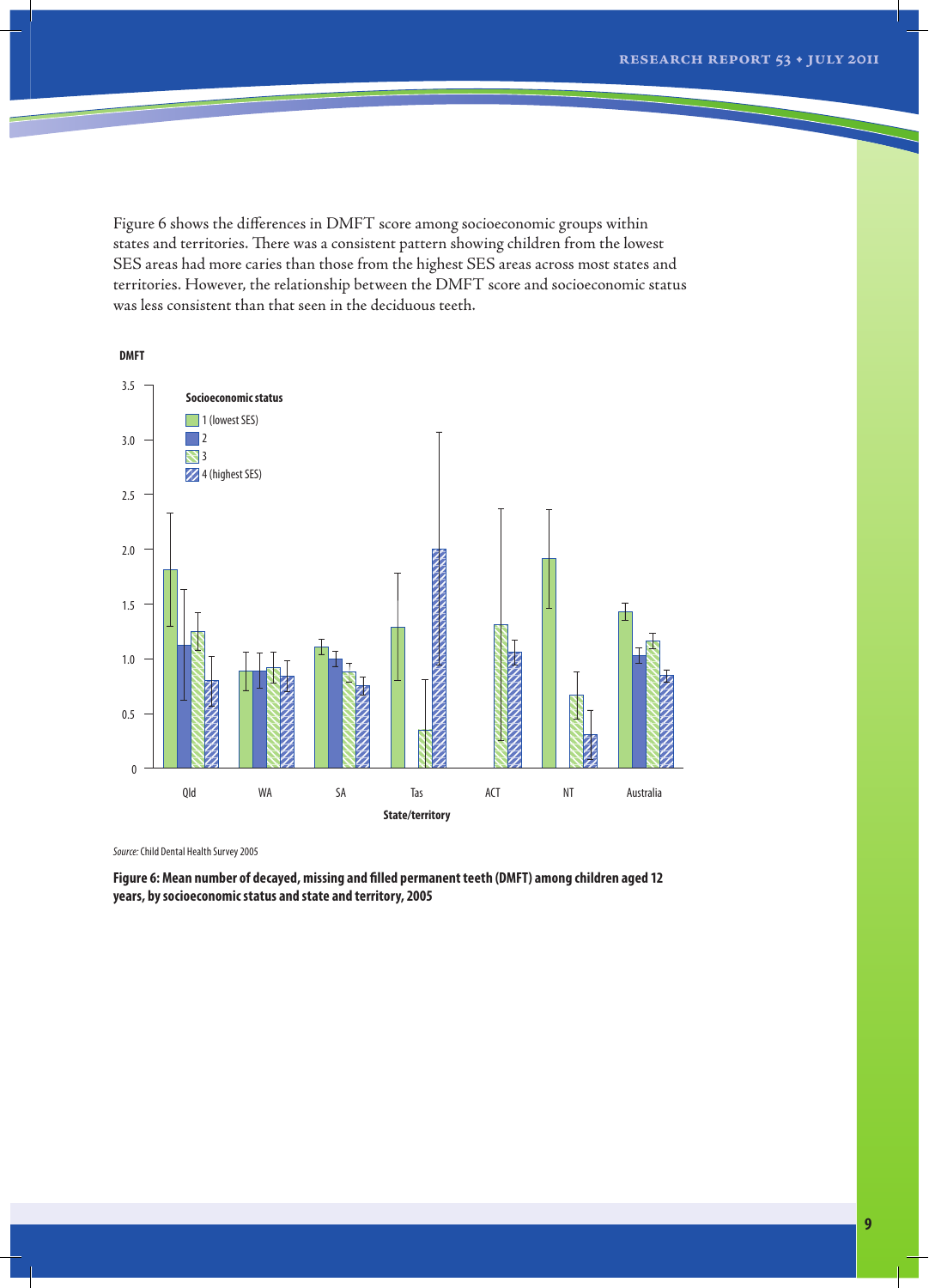# **Untreated decay**

The presence of untreated decay can be used as an indicator of a need for dental treatment. Nearly one-quarter (24.8%) of Australian children aged 12 years had untreated decay (Table 4). The proportion of children with untreated decay in their permanent teeth ranged from 19.1% in the ACT and 19.7% in WA to 30.7% in the NT. Among children aged 12 years, those from the lowest SES areas had more untreated decay than those from the highest SES areas (30.8% compared with 17.9%).

#### **Table 4: Prevalence of untreated decay in permanent teeth of 12 year old children, by state and territory, sex and socioeconomic status, 2005**

| <b>Characteristic</b>         | <b>Total number of children</b><br>(unweighted number) | <b>Total number of children</b><br>(weighted number) | Percentage of children with<br>untreated decay (95% CI) |
|-------------------------------|--------------------------------------------------------|------------------------------------------------------|---------------------------------------------------------|
| <b>States and territories</b> |                                                        |                                                      |                                                         |
| Qld                           | 668                                                    | 7,430                                                | $26.7(25.7-27.7)$                                       |
| <b>WA</b>                     | 1,322                                                  | 2,368                                                | $19.7(18.8 - 21.3)$                                     |
| <b>SA</b>                     | 5,792                                                  | 1,456                                                | $22.3(20.1 - 24.4)$                                     |
| Tas                           | 69                                                     | 444                                                  | $29.5(25.3 - 33.6)$                                     |
| ACT                           | 670                                                    | 291                                                  | $19.1(14.5-23.6)$                                       |
| <b>NT</b>                     | 324                                                    | 271                                                  | $30.7(25.2 - 36.2)$                                     |
| Sex                           |                                                        |                                                      |                                                         |
| Boys                          | 4,503                                                  | 6,369                                                | 24.8 (23.7-25.8)                                        |
| Girls                         | 4,338                                                  | 5,890                                                | $24.9(23.8 - 26.0)$                                     |
| Socioeconomic status          |                                                        |                                                      |                                                         |
| 1 (lowest SES)                | 2,422                                                  | 2,270                                                | $30.8(28.9 - 32.7)$                                     |
| $\overline{2}$                | 2,105                                                  | 1,855                                                | $23.7(21.8 - 25.6)$                                     |
| 3                             | 2,076                                                  | 5,085                                                | $26.7(25.5-28.0)$                                       |
| 4 (highest SES)               | 2,242                                                  | 3,050                                                | $17.9(16.5-19.3)$                                       |
| <b>Australia</b>              | 8,845                                                  | 12,260                                               | $24.8(24.0 - 25.6)$                                     |

*Note:* Sex was not stated for all children

*Source:* Child Dental Health Survey 2005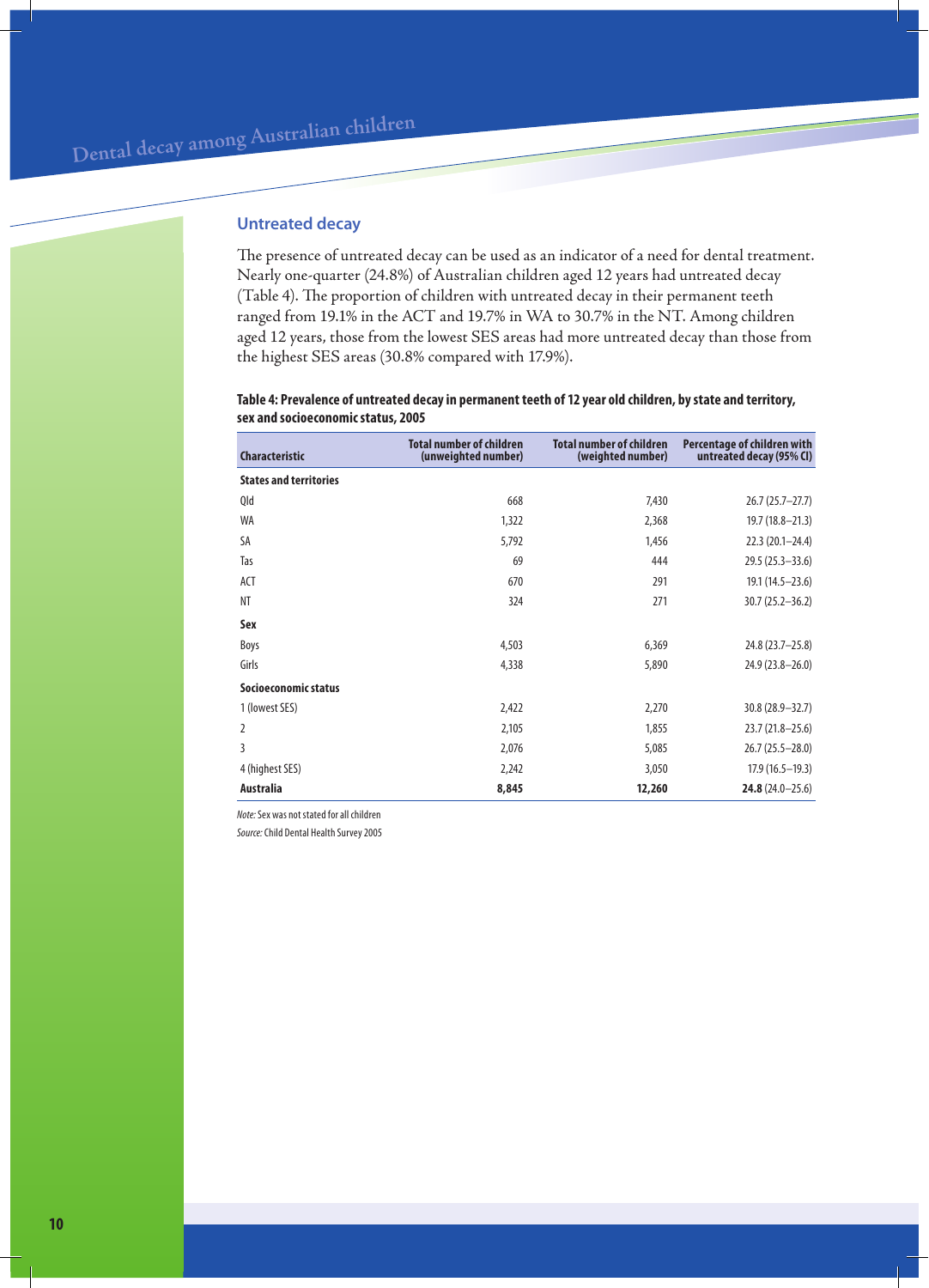# **Abbreviations**

| СI          | confidence interval                                    |
|-------------|--------------------------------------------------------|
| <b>CDHS</b> | Child Dental Health Survey                             |
| d           | decay in deciduous (or baby) teeth                     |
| D           | decay in permanent (or adult) teeth                    |
| dmft        | decayed, missing and filled deciduous (or baby) teeth  |
| <b>DMFT</b> | decayed, missing and filled permanent (or adult) teeth |
| <b>SDS</b>  | school dental service                                  |
| SEIFA       | Socio-Economic Index for Areas                         |
| <b>SES</b>  | socioeconomic status                                   |
| <b>NSW</b>  | New South Wales                                        |
| Vic         | Victoria                                               |
| Qld         | Queensland                                             |
| WA          | Western Australia                                      |
| SА          | South Australia                                        |
| Tas         | Tasmania                                               |
| ACT         | Australian Capital Territory                           |
| NT          | Northern Territory                                     |

# **References**

- ABS (Australian Bureau of Statistics) 2003. Population by age and sex: Australian States and Territories, June 2003–04. Cat. no. 3201.0. Canberra: ABS.
- Armfield JM & Spencer AJ 2008. Quarter of a century of change: caries experience in Australian children 1977–2002. Australian Dental Journal 53(2):151–9.
- ABS (Australian Bureau of Statistics) 2006. Statistical geography: volume 1 Australian Standard Geographical Classification (ASGC) 2006. ABS cat. no. 1216.0. Canberra: ABS.
- Federation Dentaire Internationale 1982. Global goals for oral health for the year 2000. Journal of Dental Research 31(1):74–7.
- Ha DH, Roberts-Thomson KF & Armfield JM 2011 (in press). The Child Dental Health Survey 2005–2006. Dental statistics and research series no. 59. Canberra: AIHW.

# **Acknowledgements**

The author of this report was Diep Ha of the Dental Statistics and Research Unit at the Australian Institute of Health and Welfare (AIHW).

This research is supported by the AIHW.

We wish to acknowledge the extensive time and effort contributed by the state and territory health authorities in collecting and providing the data used in this publication, along with the continued cooperation of individual dentists and dental therapists.